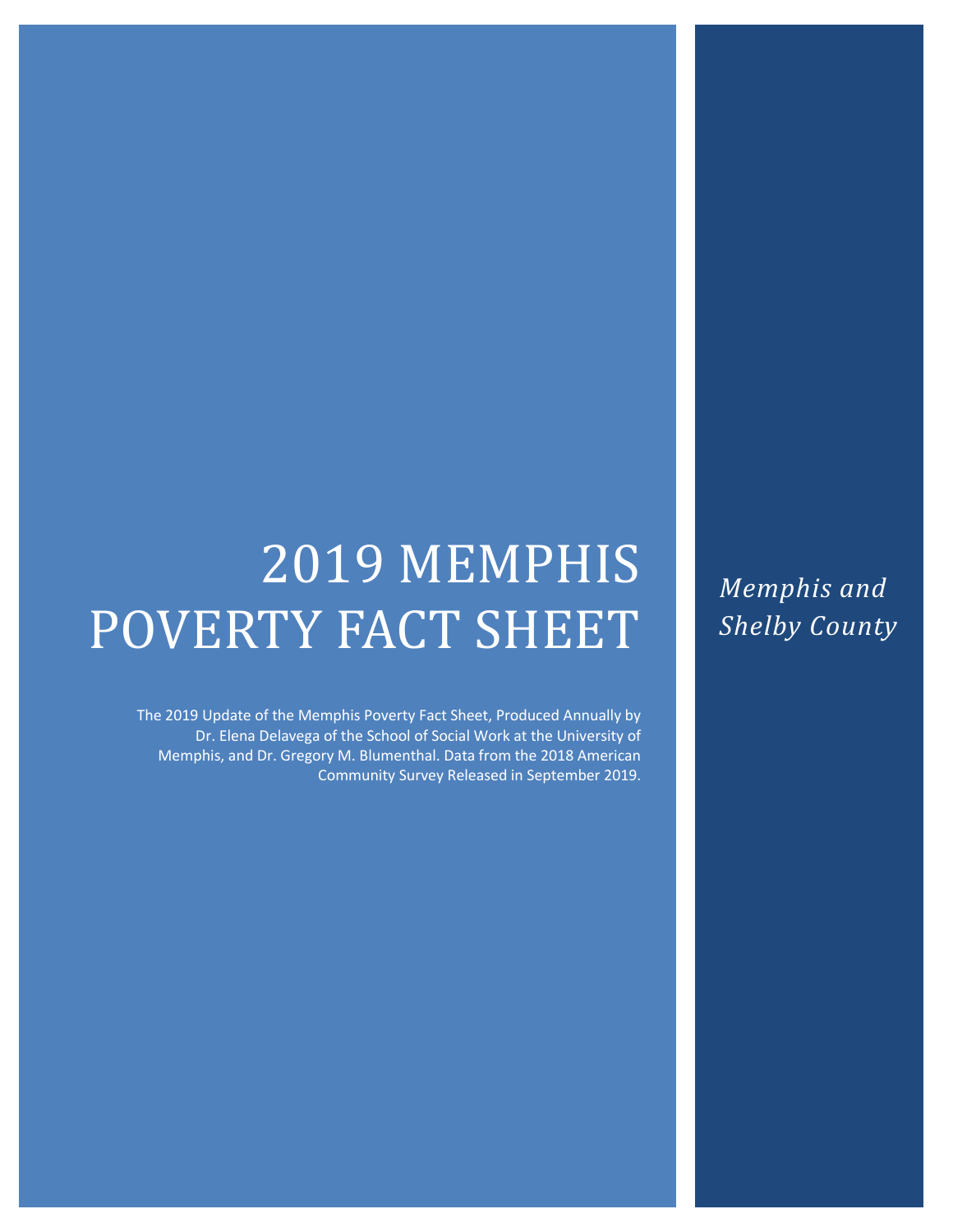

## **2019 Memphis Poverty Fact Sheet (Data from 2018 ACS)**

#### *Who are the Memphis Poor?*

The city of Memphis has a poverty rate of 27.8%. Child poverty is 44.9%, while the poverty rate for people over age 65 is the lowest of any age group at 15.8%. Poverty in Memphis has increased markedly for all ages and for non-Hispanic Blacks as a whole, while decreasing for non-Hispanic Whites and for Latinos. The City of Memphis poverty rate for non-Hispanic Blacks is 33.8% returning to the same high level seen in 2016. At the same time, the poverty rate for non-Hispanic Whites in the city of Memphis has continued to decreased to 11.8%. In the Memphis Statistical Metropolitan Area (MSA), which includes parts of Tennessee, Arkansas, and Mississippi, the overall poverty is 18.8%, child poverty is 29.3%, poverty for people over age 65 is 11.4%, non-Hispanic Black poverty is 27.6%, non-Hispanic White poverty is 8.9%, and Hispanic or Latino poverty is 23.5%.

#### *The Poverty Rate in Memphis and Shelby County Compared to National Rates*

In general, poverty rates for the City of Memphis continue to be higher than poverty rates in Shelby County for every category. Both are higher than poverty rates in Tennessee, with the exception of Shelby County non-Hispanic Whites. Tennessee poverty rates have fallen to being, in general, lower than U.S. poverty rates. The exceptions to this are the poverty rates for non-Hispanic Whites and for Latinos, which are higher in Tennessee than in the U.S. as a whole. The poverty rate for non-Hispanic Whites in the MSA has increased to 8.9%, placing it squarely within the range of non-Hispanic White poverty in Tennessee or the United States.

| 2018 Poverty Rate              | Overall | <b>Under</b><br>18 | 18-64 | Over<br>65 | Non-<br><b>Hispanic</b><br>White | Non-<br><b>Hispanic</b><br><b>Black</b> | Latino | Asian |
|--------------------------------|---------|--------------------|-------|------------|----------------------------------|-----------------------------------------|--------|-------|
| <b>United States</b>           | 12.3%   | 17.5%              | 11.2% | 9.2%       | 8.7%                             | 21.0%                                   | 18.3%  | 10.0% |
| Tennessee                      | 11.5%   | 16.0%              | 11.0% | 7.5%       | 9.3%                             | 18.6%                                   | 24.4%  | 7.7%  |
| <b>Shelby County</b>           | 21.7%   | 34.6%              | 18.6% | 12.1%      | 8.6%                             | 30.5%                                   | 24.0%  | N/A   |
| <b>Memphis city, Tennessee</b> | 27.8%   | 44.9%              | 23.4% | 15.8%      | 11.8%                            | 33.8%                                   | 28.8%  | N/A   |
| <b>Memphis, TN-MS-AR Metro</b> | 18.8%   | 29.3%              | 16.2% | 11.4%      | 8.9%                             | 27.6%                                   | 23.5%  | N/A   |

#### *Table 1 – Diverse Poverty Rates in Memphis, Shelby County, Tennessee, and the United States*

© 2019 Poverty Fact Sheet. Elena Delavega, PhD, MSW, School of Social Work, University of Memphis, & Gregory M. Blumenthal, PhD, GMBS Consulting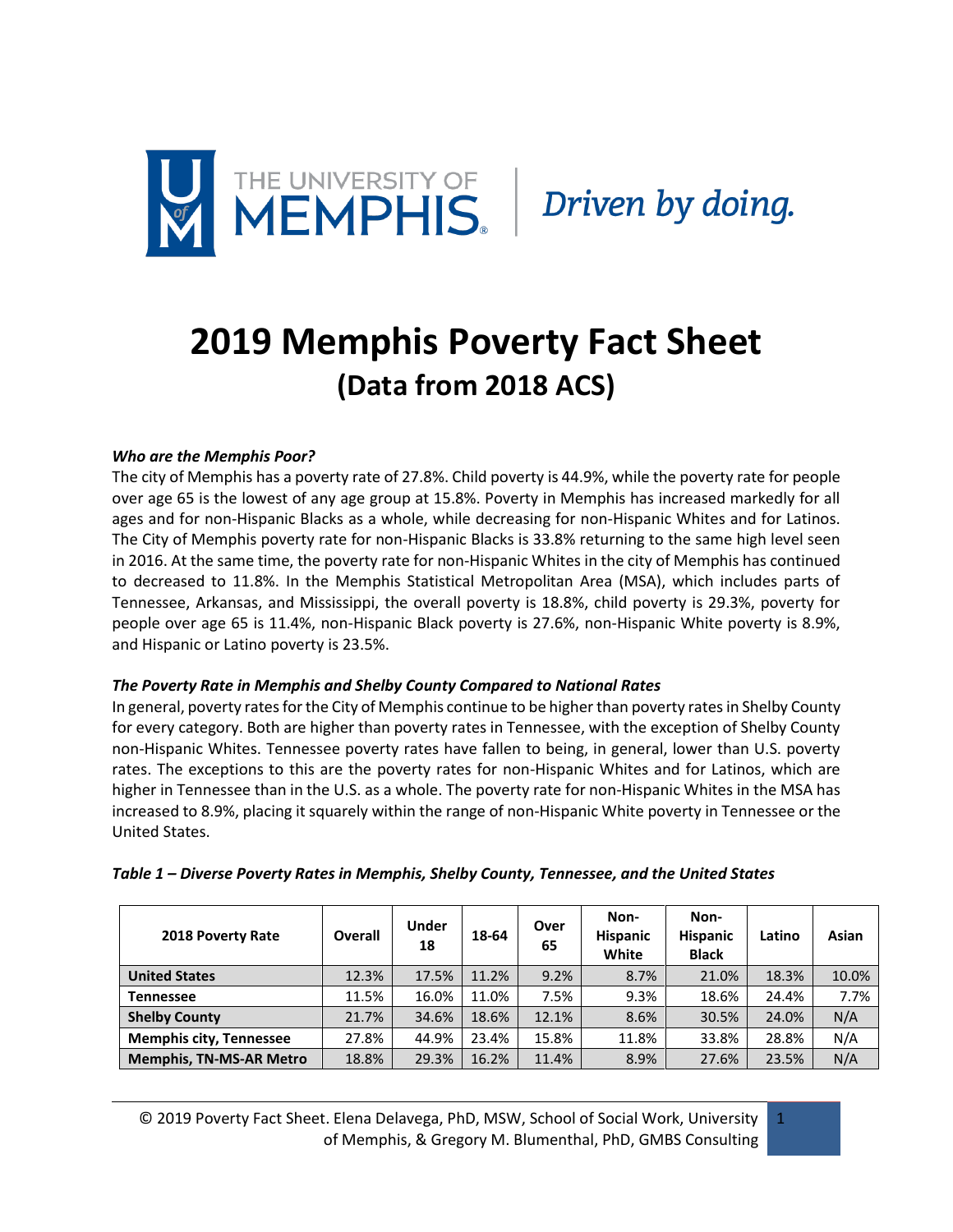#### *New in 2019*

The poverty rates for Memphis and Shelby County have increased for all categories of people, and this is contrary to what is happening in the United States overall and in Tennessee. It appears that Memphis is again moving in the opposite and undesirable direction from the rest of the country, with increasing poverty rates for all groups, including non-Hispanic whites. This year, poverty has also increased for non-Hispanic whites in Shelby County. The exception to the increase in poverty is Hispanics or Latinx people. The poverty rates for Hispanics/Latinx in both the city of Memphis and Shelby County have decreased in almost 20%.

#### *Not-So-New in 2019*

Again, Memphis and Shelby County remain very poor. What is clear is that poverty that affects Memphis affects all communities within the Memphis area, and as a result, we see that Shelby County is affected by the poverty in Memphis. Solving poverty will require regional solutions and regional investments, such as public transportation that serves the entire community.

#### *Bad News Overall*

Poverty in the U.S. continues to drop, but it appears that the Memphis area is going in the opposite direction in poverty. It continues to be true that the minimum wage has not increased since 2009, and that has important implications for poverty. A worker making the minimum wage of \$7.25 an hour, if working 40 hours a week yearround (52 weeks), will earn \$15,080 before taxes. The poverty threshold for a family of two was \$16,460 in 2018, thus rendering even a small family of a mother and child under poverty.



*Figure 1 – Percent of the Population in* 

*Figure 2 – Poverty Rates in 2017 and 2018 in Memphis and Shelby County*

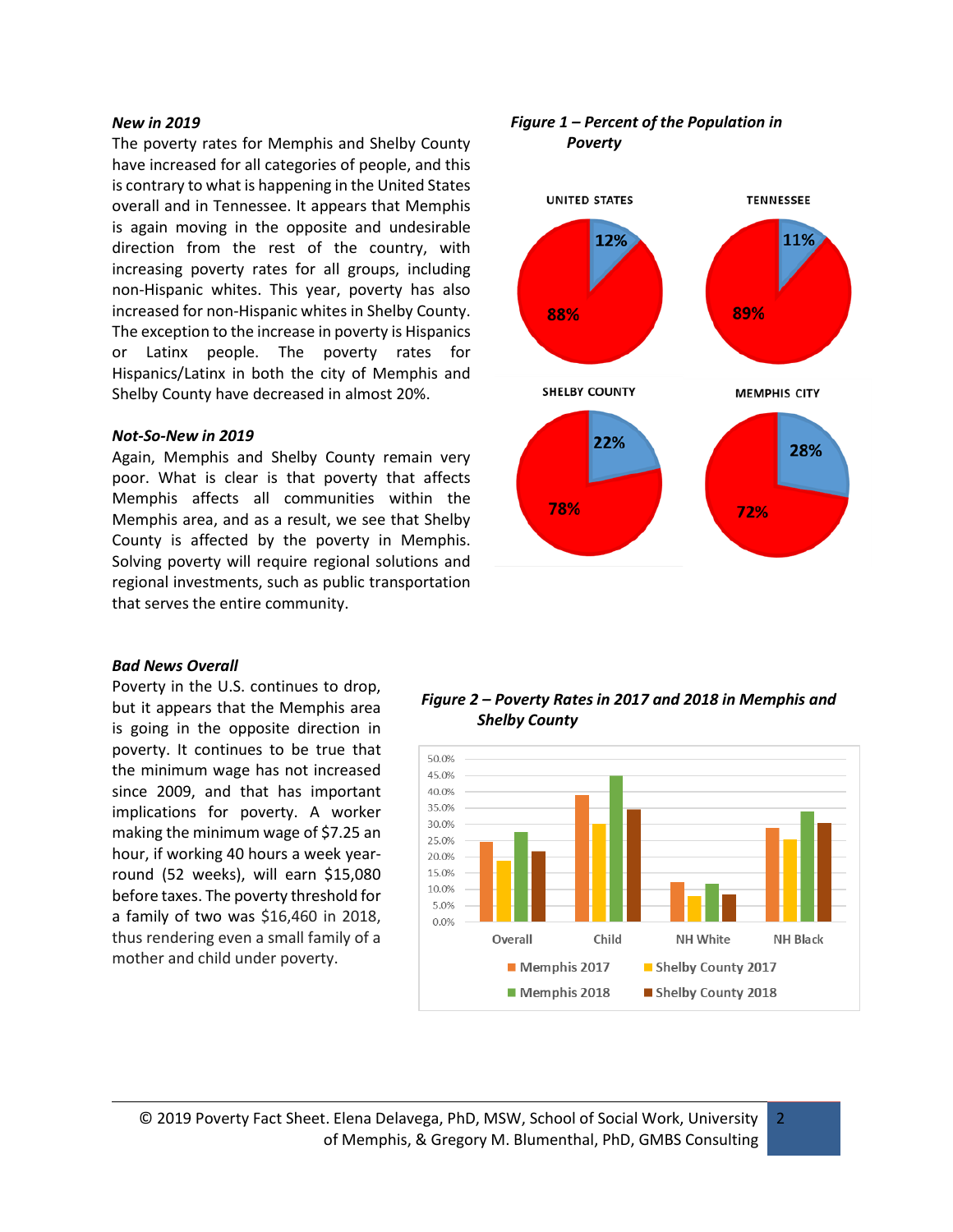| Overall                 |       |       |             | <b>Non-Hispanic White</b> |       |             | <b>Non-Hispanic Black</b> |       |             | <b>Hispanic</b> |       |             |
|-------------------------|-------|-------|-------------|---------------------------|-------|-------------|---------------------------|-------|-------------|-----------------|-------|-------------|
|                         | 2017  | 2018  | %<br>Change | 2017                      | 2018  | %<br>Change | 2017                      | 2018  | %<br>Change | 2017            | 2018  | %<br>Change |
| <b>Memphis</b>          | 24.6% | 27.8% | 13%         | 12.3%                     | 11.8% | $-4%$       | 28.9%                     | 33.8% | 17%         | 33.3%           | 28.8% | $-14%$      |
| Shelby<br><b>County</b> | 18.8% | 21.7% | 15%         | 8.0%                      | 8.6%  | 7%          | 25.4%                     | 30.5% | 20%         | 30.1%           | 24.0% | $-20%$      |

|                  |       | Overall |             |       | Child |             |       | Over <sub>65</sub> |             |  |
|------------------|-------|---------|-------------|-------|-------|-------------|-------|--------------------|-------------|--|
|                  | 2017  | 2018    | %<br>Change | 2017  | 2018  | %<br>Change | 2017  | 2018               | %<br>Change |  |
| <b>Memphis</b>   | 24.6% | 27.8%   | 13%         | 39.0% | 44.9% | 15%         | 14.2% | 15.8%              | 11%         |  |
| Shelby<br>County | 18.8% | 21.7%   | 15%         | 30.2% | 34.6% | 15%         | 10.5% | 12.1%              | 15%         |  |

## *DETAILED POVERTY TABLES*

#### *Table 3 – The Poverty Intersection of Race and Age: United States*

| <b>United States</b>                                                 |  |                     |  |                                                                                |   |        |       |               |                           |         |    |        |
|----------------------------------------------------------------------|--|---------------------|--|--------------------------------------------------------------------------------|---|--------|-------|---------------|---------------------------|---------|----|--------|
| 2018                                                                 |  | Overall             |  | Hispanic or<br>Non-Hispanic<br>Non-Hispanic<br>White<br><b>Black</b><br>Latino |   |        | Asian |               | <b>Native</b><br>American |         |    |        |
| Population Size (In Thousands)                                       |  | 323.156             |  | 195.530                                                                        |   | 39.714 |       | 59.227        |                           | 18.857  |    | 2,510  |
| Median Household Income                                              |  | $74.130$ $\sqrt{5}$ |  | $83,013$ \ \$                                                                  |   | 50,023 | Ŝ.    | $60.000$   \$ |                           | 95,568  | \$ | 50,002 |
| Mean Household Income                                                |  | $99,236$ \$         |  | 108.940                                                                        | S | 70,456 | S.    | 78.444   \$   |                           | 127,521 |    | 73,388 |
| Percent Mean Household Income<br>Larger than Median Household Income |  | 34%                 |  | 31%                                                                            |   | 41%    |       | 31%           |                           | 33%     |    | 47%    |
| Overall Poverty Rate                                                 |  | 12.3%               |  | 8.7%                                                                           |   | 21.0%  |       | 18.3%         |                           | 10.0%   |    | 22.6%  |
| Child (Under 18) Poverty Rate                                        |  | 17.5%               |  | 10.9%                                                                          |   | 28.7%  |       | 25.0%         |                           | 11.4%   |    | 31.1%  |
| Poverty Rate for People 18 to 64                                     |  | 11.2%               |  | 8.6%                                                                           |   | 18.3%  |       | 15.0%         |                           | 9.6%    |    | 20.4%  |
| Poverty Rate for People 65+                                          |  | 9.2%                |  | 7.0%                                                                           |   | 19.0%  |       | 17.0%         |                           | 10.7%   |    | 16.3%  |

*Memphis is not "number 1" in poverty in 2019, in either overall or child poverty. However, this is not cause for optimism, as Memphis is in worse shape than a year ago.*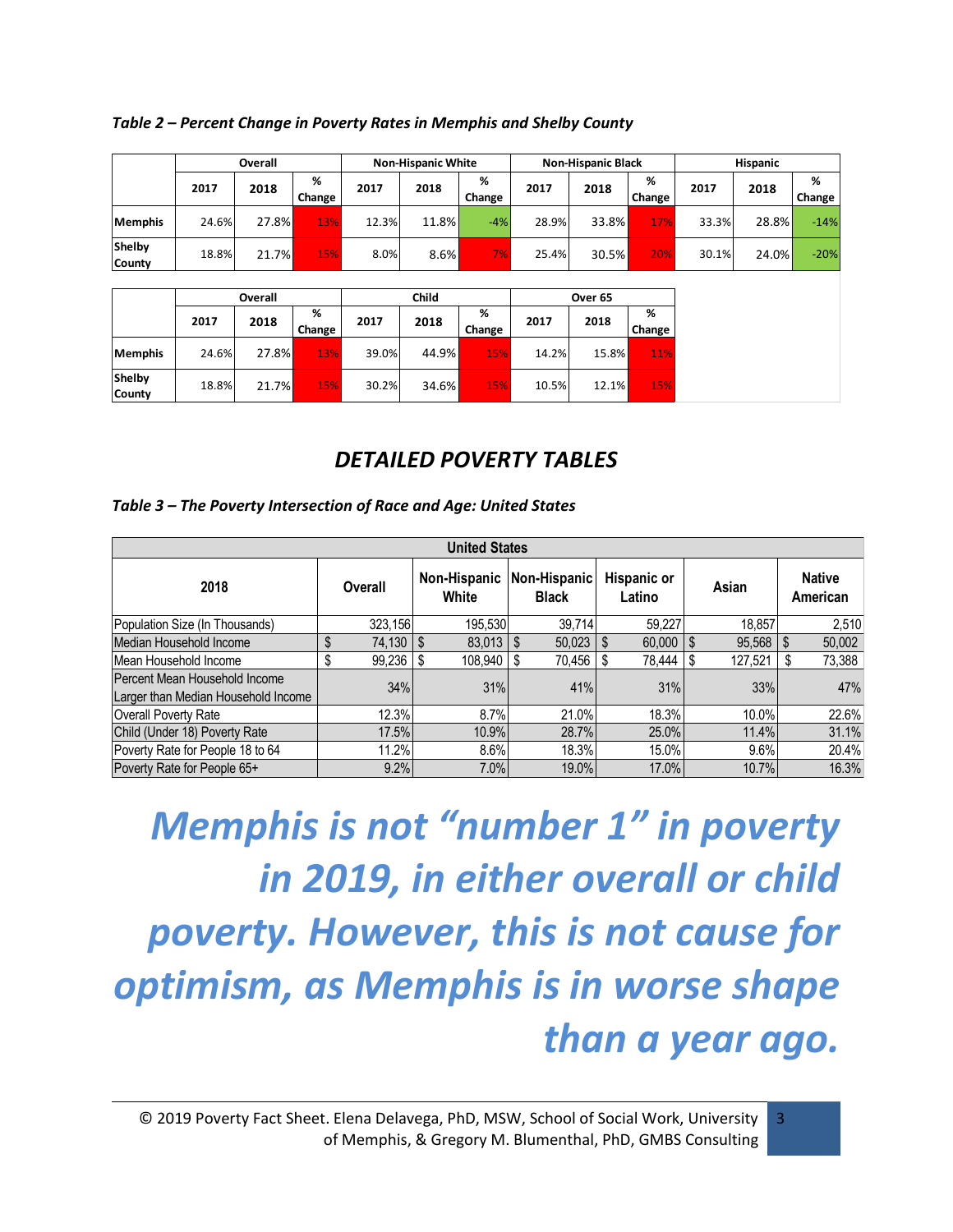#### *Table 4 – The Poverty Intersection of Race and Age: Tennessee*

| Tennessee                                                            |              |                       |                              |                              |              |  |  |  |  |  |
|----------------------------------------------------------------------|--------------|-----------------------|------------------------------|------------------------------|--------------|--|--|--|--|--|
| 2018                                                                 | Overall      | Non-Hispanic<br>White | Non-Hispanic<br><b>Black</b> | <b>Hispanic or</b><br>Latino | Asian        |  |  |  |  |  |
| Population Size (In Thousands)                                       | 6.707        | 5,005                 | 1.062                        | 336                          | 128          |  |  |  |  |  |
| Median Household Income                                              | \$<br>66,000 | \$<br>72,200          | \$<br>44,350                 | 48,008<br>\$                 | \$<br>70,003 |  |  |  |  |  |
| Mean Household Income                                                | \$<br>90,441 | 99,395<br>S           | 61,042<br>- \$               | 59,672<br>\$                 | 95,925<br>S  |  |  |  |  |  |
| Percent Mean Household Income<br>Larger than Median Household Income | 37%          | 38%                   | 38%                          | 24%                          | 37%          |  |  |  |  |  |
| Overall Poverty Rate                                                 | 11.5%        | 9.3%                  | 18.6%                        | 24.4%                        | 7.7%         |  |  |  |  |  |
| Child (Under 18) Poverty Rate                                        | 16.0%        | 11.6%                 | 21.1%                        | 37.5%                        | 15.9%        |  |  |  |  |  |
| Poverty Rate for People 18 to 64                                     | 11.0%        | 9.2%                  | 18.7%                        | 15.3%                        | 3.9%         |  |  |  |  |  |
| Poverty Rate for People 65+                                          | 7.5%         | 7.3%                  | 12.1%                        | N/A                          | N/A          |  |  |  |  |  |

*Tables 5 – The Poverty Intersection of Race and Age: Shelby County*

| <b>Shelby County</b>                                                 |                |                                       |              |                              |  |  |  |  |  |
|----------------------------------------------------------------------|----------------|---------------------------------------|--------------|------------------------------|--|--|--|--|--|
| 2018                                                                 | <b>Overall</b> | Non-Hispanic<br>Non-Hispanic<br>White |              | <b>Hispanic or</b><br>Latino |  |  |  |  |  |
| Population Size                                                      | 919,075        | 324,007                               | 497,813      | 60,062                       |  |  |  |  |  |
| Median Household Income                                              | \$<br>47,500   | 73,559<br>S                           | 33,474<br>\$ | 38,102                       |  |  |  |  |  |
| Mean Household Income                                                | N/A            | N/A                                   | N/A          | N/A                          |  |  |  |  |  |
| Percent Mean Household Income<br>Larger than Median Household Income | N/A            | N/A                                   | N/A          | N/A                          |  |  |  |  |  |
| Overall Poverty Rate                                                 | 21.7%          | 8.6%                                  | 30.5%        | 24.0%                        |  |  |  |  |  |
| Child (Under 18) Poverty Rate                                        | 34.6%          | 8.6%                                  | 47.6%        | 30.7%                        |  |  |  |  |  |
| Poverty Rate for People 18 to 59                                     | 19.2%          | 9.8%                                  | 25.4%        | 19.3%                        |  |  |  |  |  |
| Poverty Rate for People 60+                                          | 12.7%          | 6.4%                                  | 19.8%        | 15.2%                        |  |  |  |  |  |

| <b>Memphis city</b>                                                  |    |         |   |                       |    |              |     |                              |  |
|----------------------------------------------------------------------|----|---------|---|-----------------------|----|--------------|-----|------------------------------|--|
| 2018                                                                 |    | Overall |   | Non-Hispanic<br>White |    | <b>Black</b> |     | <b>Hispanic or</b><br>Latino |  |
| Population Size                                                      |    | 635,844 |   | 153,217               |    | 420,403      |     | 44,008                       |  |
| Median Household Income                                              | \$ | 37,199  | S | 60.044                | \$ | 30,666       | \$  | 35,213                       |  |
| Mean Household Income                                                |    | N/A     |   | N/A                   |    | N/A          |     | N/A                          |  |
| Percent Mean Household Income<br>Larger than Median Household Income |    | N/A     |   | N/A                   |    | N/A          | N/A |                              |  |
| Overall Poverty Rate                                                 |    | 27.80%  |   | 11.80%                |    | 33.80%       |     | 28.80%                       |  |
| Child (Under 18) Poverty Rate                                        |    | 44.90%  |   | 10.4%                 |    | 52.4%        |     | 38.9%                        |  |
| Poverty Rate for People 18 to 64                                     |    | 23.40%  |   | 13.2%                 |    | 27.6%        |     | 21.2%                        |  |
| Poverty Rate for People 65+                                          |    | 15.80%  |   | 8.7%                  |    | 20.6%        |     | 36.2%                        |  |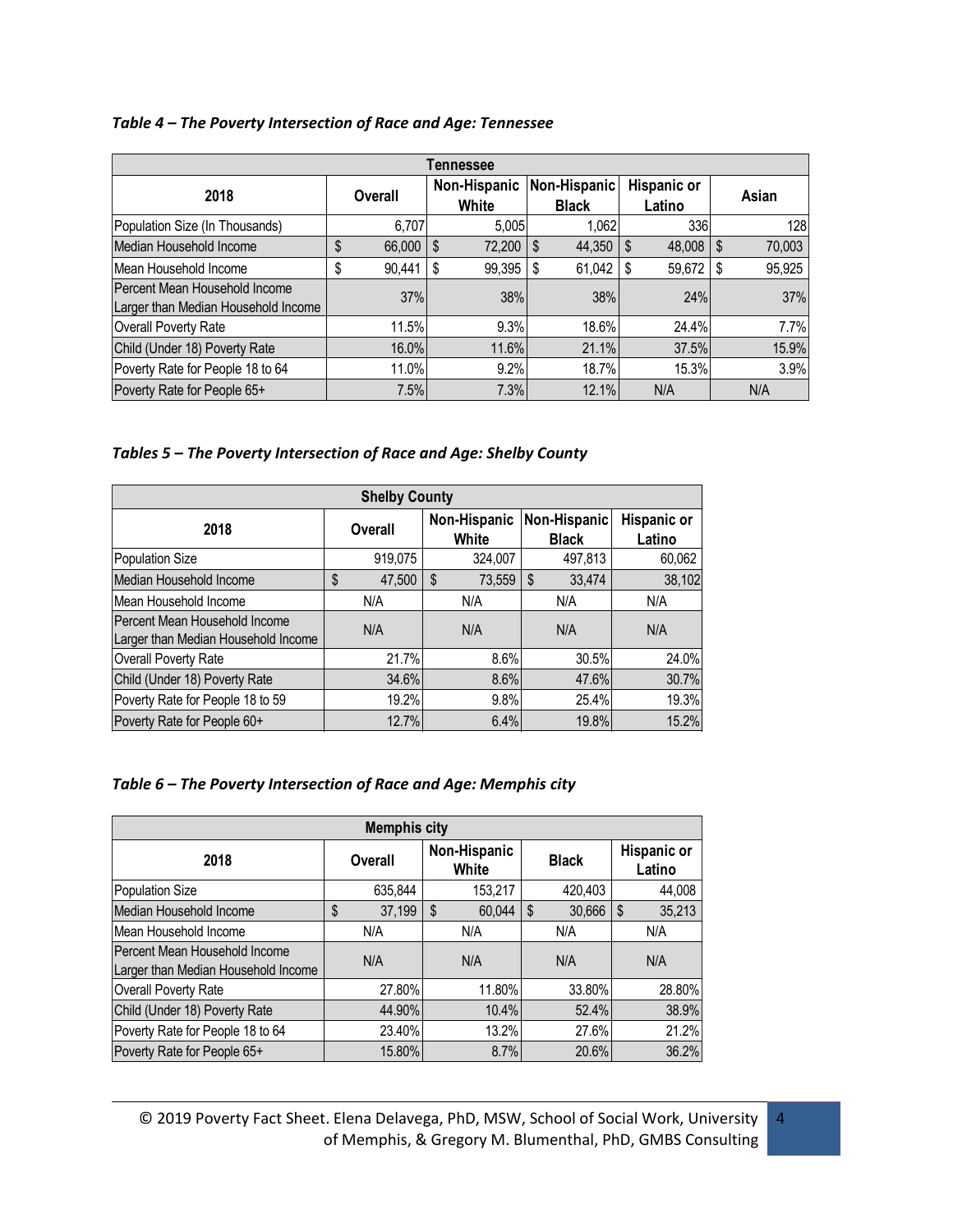| <b>Memphis, TN-MS-AR MSA</b>                                         |              |                       |                              |                              |  |  |  |  |  |
|----------------------------------------------------------------------|--------------|-----------------------|------------------------------|------------------------------|--|--|--|--|--|
| 2018                                                                 | Overall      | Non-Hispanic<br>White | Non-Hispanic<br><b>Black</b> | <b>Hispanic or</b><br>Latino |  |  |  |  |  |
| Population Size                                                      | 1,323,445    | 569,950               | 626,263                      | 75,837                       |  |  |  |  |  |
| Median Household Income                                              | \$<br>50,338 | 70,206<br>\$          | 35,559<br>\$                 | 39,372<br>\$                 |  |  |  |  |  |
| Mean Household Income                                                | N/A          | N/A                   | N/A                          | N/A                          |  |  |  |  |  |
| Percent Mean Household Income<br>Larger than Median Household Income | N/A          | N/A                   | N/A                          | N/A                          |  |  |  |  |  |
| Overall Poverty Rate                                                 | 18.8%        | 8.9%                  | 27.6%                        | 23.5%                        |  |  |  |  |  |
| Child (Under 18) Poverty Rate                                        | 29.3%        | 10.5%                 | 42.0%                        | 30.4%                        |  |  |  |  |  |
| Poverty Rate for People 18 to 64                                     | 16.2%        | $9.0\%$               | 22.8%                        | 18.4%                        |  |  |  |  |  |
| Poverty Rate for People 65+                                          | 11.4%        | 7.1%                  | 18.7%                        | 18.6%                        |  |  |  |  |  |

*Table 7 – The Poverty Intersection of Race and Age: Memphis Metropolitan Statistical Area (MSA)*

#### **Hispanics/Latinx**

The exception to the increase in poverty is Hispanics or Latinx people. The poverty rates for Hispanics/Latinx in both the city of Memphis and Shelby County have decreased in almost 20%. This has been suggested to be the result of last year's raids against immigrants, resulting in a low response rate to the Census by this population. However, a closer examination reveals that the total number of Hispanics has actually increased in Shelby County, while the Hispanic population in poverty has decreased. The largest percent of Hispanics is not in the city of Memphis proper, however, but in Shelby County. The authors take this to mean that Hispanics overall are doing better financially in the Memphis area, but they are moving to the suburban areas (such as Germantown and Collierville) when their income increases. Alternatively, more educated Hispanics may be moving into the area.

Why are Hispanics moving to the suburban areas of Memphis (outside of the city)? One speculation has to do with education. The authors have observed over years of research and experience that Hispanic families are very interested in education, very involved with schools, and very invested in providing a good education to their children. As a result, Hispanic families are more likely to move to areas with good schools, particularly as their incomes increase and they are able to afford to do so.

#### *Table 8 – Hispanics by the Numbers*

|                            | <b>Memphis City</b> |        | <b>Shelby County</b> |        |  |  |
|----------------------------|---------------------|--------|----------------------|--------|--|--|
| <b>Hispanic Population</b> | 2017                | 2018   | 2017                 | 2018   |  |  |
| Total                      | 49,317              | 44,008 | 58,418               | 60,062 |  |  |
| Above Poverty              | 32,908              | 31,317 | 40.814               | 45,625 |  |  |
| <b>Below Poverty</b>       | 16,409              | 12,691 | 17,604               | 14,437 |  |  |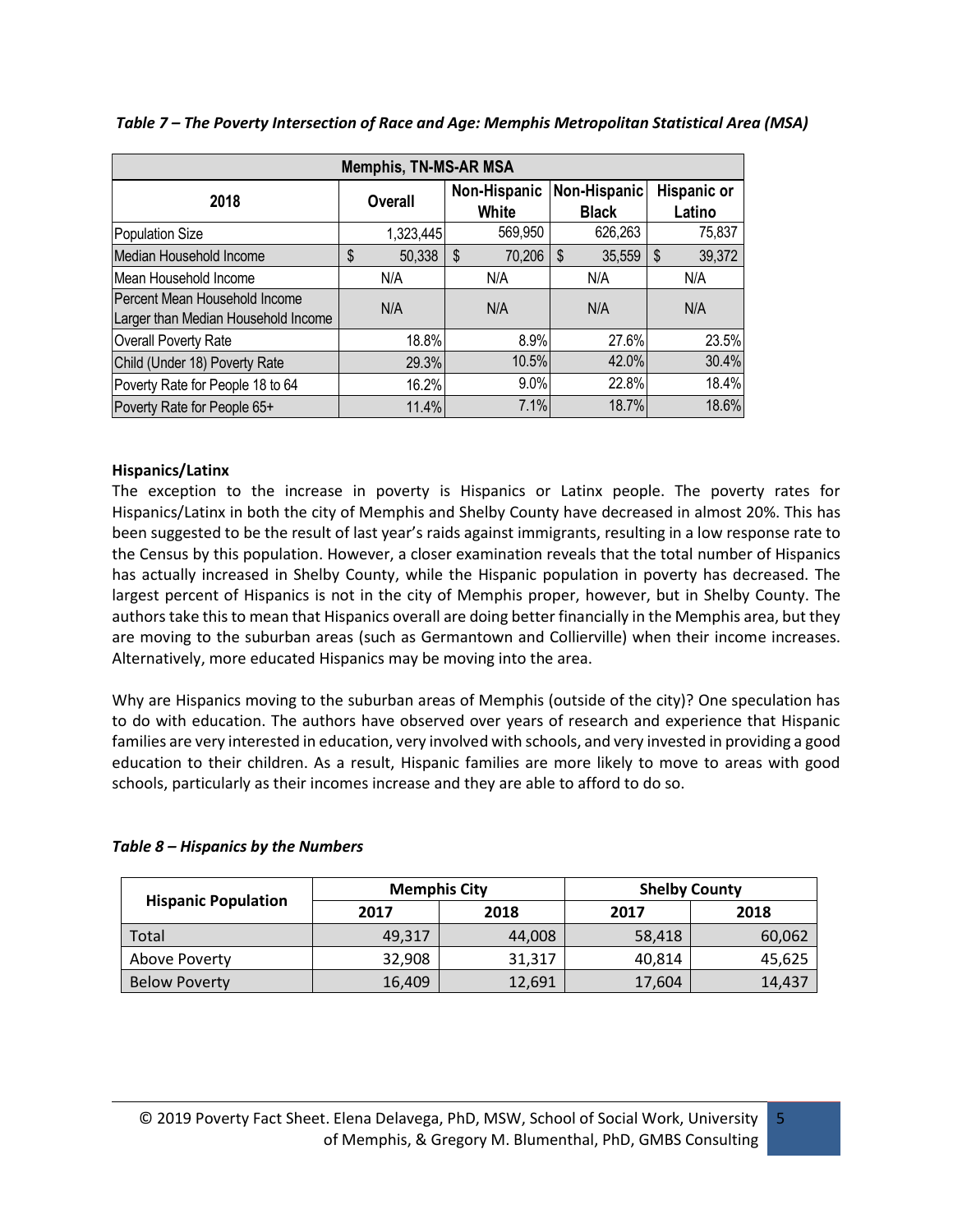## *COMPARING MEMPHIS*

#### *Poverty Rankings*

In 2018, Memphis continued in second place in both overall poverty and child poverty among large cities with populations greater than 500,000. This, however, does not mean that Memphis is doing well or even "less bad" as the poverty rate increased for most groups in Memphis and in Shelby County. More concerning, the increase in poverty in Memphis bucks the national trend of declining poverty. Is Memphis the "canary in the coal mine"?

#### *What the Rankings Mean*

The rank number denotes the position of a city or MSA relative to others. The higher the rank number, the higher the poverty rate for that locality. In other words, a higher ranking is not desirable. Note that there are fewer cities with more than a half-million people than Metropolitan Statistical Areas (MSA) with more than a million people. This is because MSAs comprise a larger territory. As a result, Memphis is both a city with more than 500,000 people and an MSA with a population greater than one million, but not all MSA with more than 1,000,000 people include cities with more than half a million people. It is important to note that geographies with smaller sizes tend to have greater poverty rates. Poverty can be as high as 100% of the population in certain small rural localities.

Rankings provide the necessary context to understand poverty rates. A low poverty rate that is still higher than other similar populations is not necessarily a good thing; and a high poverty rate when examined in the context of other populations may indicate that the city is performing better than others. In 2019 (from the 2018 Census), Memphis does not appear to have moved vis-à-vis other cities, suggesting the intractable nature of Memphis poverty.

*Note: Rankings for MSAs are not provided this year due to Census constraints. Last year, there were 53 MSAs with populations over 1,000,000 and 107 MSAs with populations over 500,000. This year, the authors include 36 cities with populations greater than 500,000, and 120 cities with populations greater than 200,000, to roughly correspond to the largest MSA's. While this is far from exact, it does allow for comparisons.* 

|                                              | 2017                |                        |                     | 2018            |                       |      |
|----------------------------------------------|---------------------|------------------------|---------------------|-----------------|-----------------------|------|
| <b>Memphis</b>                               | <b>Poverty Rate</b> | <b>Poverty</b><br>Rank | <b>Poverty Rate</b> | Poverty<br>Rank | <b>Rank</b><br>Change |      |
| <b>Among Cities with Populations Greater</b> | <b>Overall</b>      | 24.6%                  | 4 <sup>th</sup>     | 27.8%           | 2 <sub>nd</sub>       | $-2$ |
| than 500,000 (36 Cities)                     | Under 18            | 39.0%                  | 2 <sup>nd</sup>     | 44.9%           | 2 <sup>nd</sup>       |      |
| <b>Among Cities with Populations Greater</b> | <b>Overall</b>      | 17.1%                  | 6 <sup>th</sup>     | 27.8%           | 5 <sup>th</sup>       | - 1  |
| than200,000 (120 Cities)                     | Under 18            | 27.1%                  | 6 <sup>th</sup>     | 44.9%           | 4 <sup>th</sup>       | -2   |

#### *Table 9 – Memphis' Rank in Poverty Rates*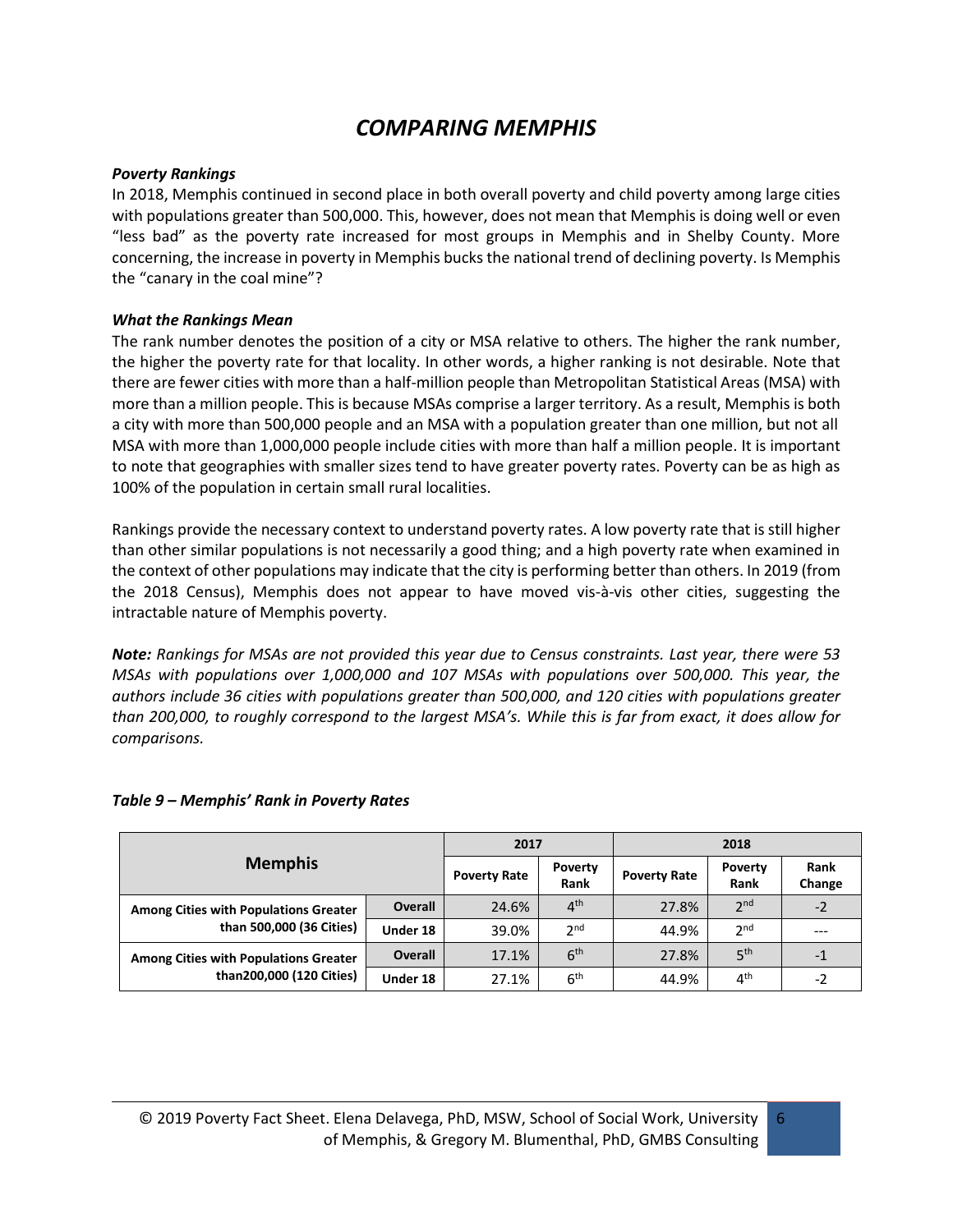#### *Table 10 – Highest Poverty Rates in Cities in the United States*

| <b>Highest Poverty Rates</b><br>Rank 1                  |                | 2017                   |                     | 2018                      |                     |
|---------------------------------------------------------|----------------|------------------------|---------------------|---------------------------|---------------------|
|                                                         |                | Rank 1                 | <b>Poverty Rate</b> | Rank 1                    | <b>Poverty Rate</b> |
| <b>Among Cities with</b>                                | <b>Overall</b> | Detroit City, Michigan | 34.5%               | Detroit City,<br>Michigan | 33.4%               |
| <b>Populations Greater than</b><br>500,000 (34 Cities)  | Under 18       | Detroit City, Michigan | 48.2%               | Detroit City,<br>Michigan | 47.35               |
| <b>Among Cities with</b>                                | <b>Overall</b> | Detroit City, Michigan | 34.5%               | Detroit City,<br>Michigan | 33.4%               |
| <b>Populations Greater than</b><br>200,000 (120 Cities) | Under 18       | Detroit City, Michigan | 48.2%               | Detroit City,<br>Michigan | 47.35               |

#### *Table 11 – Top Ten Large Cities in Overall Poverty*

| Cities with Populations Greater than 500,000 (36 Cities) | 2018 Overall<br>2018 Overall |                     |  |
|----------------------------------------------------------|------------------------------|---------------------|--|
| 2018                                                     | <b>Poverty Rank</b>          | <b>Poverty Rate</b> |  |
| Detroit city, Michigan                                   |                              | 33.4%               |  |
| <b>Memphis city, Tennessee</b>                           | $\overline{2}$               | <b>27.8%</b>        |  |
| Milwaukee city, Wisconsin                                | 3                            | 24.9%               |  |
| Philadelphia city, Pennsylvania                          | 4                            | 24.5%               |  |
| Fresno city, California                                  | 5                            | 24.1%               |  |
| Tucson city, Arizona                                     | 6                            | 21.9%               |  |
| Houston city, Texas                                      | 7                            | 20.4%               |  |
| El Paso city, Texas                                      | 8                            | 20.1%               |  |
| San Antonio city, Texas                                  | 9                            | 20.0%               |  |
| Columbus city, Ohio                                      | 10                           | 19.9%               |  |

#### *Table 12 – Top Ten Large Cities in Child Poverty*

| Cities with Populations Greater than 500,000 (36 Cities)        | <b>2018 Child</b>   | <b>2018 Child</b>   |
|-----------------------------------------------------------------|---------------------|---------------------|
| 2018                                                            | <b>Poverty Rank</b> | <b>Poverty Rate</b> |
| Detroit city, Michigan                                          |                     | 47.3%               |
| <b>Memphis city, Tennessee</b>                                  | $\overline{2}$      | 44.9%               |
| Milwaukee city, Wisconsin                                       | 3                   | 35.5%               |
| Philadelphia city, Pennsylvania                                 | 4                   | 34.6%               |
| Fresno city, California                                         | 5                   | 34.3%               |
| Houston city, Texas                                             | 6                   | 32.7%               |
| Columbus city, Ohio                                             | 7                   | 29.9%               |
| El Paso city, Texas                                             | 8                   | 29.8%               |
| San Antonio city, Texas                                         | 9                   | 29.5%               |
| Nashville-Davidson metropolitan government (balance), Tennessee | 10                  | 27.9%               |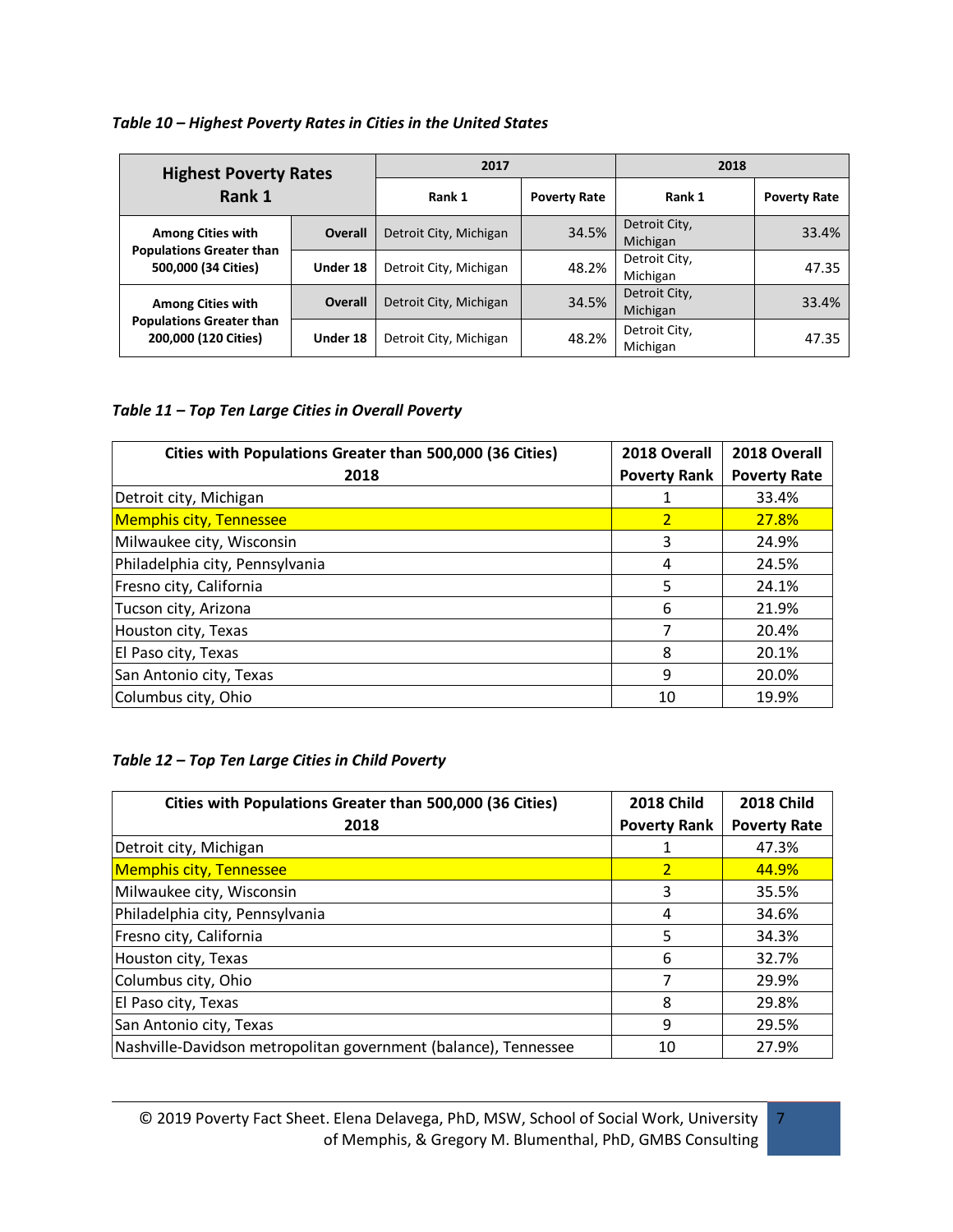## *THE RACIALIZATION OF POVERTY*

#### *The Relationship between Poverty and Race*

It has now been observed for several years that the poverty rate among non-Hispanic Whites is lower in Shelby County than in Tennessee or the nation as a whole. Poverty among non-Hispanic Whites is not as high as for all other groups. The poor in Memphis tend to be minorities. The poverty rates for Blacks and Latinos (although decreasing for Latinos) are higher than the overall poverty rate, and poverty rates for minorities are higher in every age category than poverty rates for non-Hispanic Whites.

#### *The Poverty Rate and Rank for Non-Hispanic Whites*

It is very interesting to note that while Memphis ranks second in poverty among large cities (population greater than 500,000) and  $5<sup>th</sup>$  when including cities with over 200,000 population, when the rate for non-Hispanic Whites is considered by itself, Memphis is positioned much lower in the list, ranking 49<sup>th</sup> among 120 cites with over 200,000 people metro areas. The differences between the poverty rates of minority groups and non-Hispanic Whites are striking. Even though poverty rates increased for most every group in Memphis (except Hispanics), the rank of non-Hispanic white poverty in Memphis actually improved. Memphis will not be able to become the first-class city it could become while racial disparities continue.

#### *Table 13 – Comparison of Poverty Rates and Poverty Trends for non-Hispanic Whites Only and Blacks Only*

|                                                                    | 2018                           |                                |                                              |                                              |  |
|--------------------------------------------------------------------|--------------------------------|--------------------------------|----------------------------------------------|----------------------------------------------|--|
| <b>Memphis</b><br>non-Hispanic Whites Only                         | Overall<br><b>Poverty Rate</b> | Overall<br><b>Poverty Rank</b> | non-Hispanic<br>White<br><b>Poverty Rate</b> | non-Hispanic<br>White<br><b>Poverty Rank</b> |  |
| Among Cities with Populations Greater than 500,000<br>(36 Cities)  | 27.8%                          | 2 <sup>th</sup>                | 13.4%                                        | 15 <sup>th</sup>                             |  |
| Among Cities with Populations Greater than 200,000<br>(120 Cities) | 27.8%                          | 5 <sup>th</sup>                | 13.4%                                        | 49 <sup>th</sup>                             |  |

#### *Figures 3-4 – Comparison of Poverty Rates and Poverty Trends for non-Hispanic Whites Only and Blacks Only*



© 2019 Poverty Fact Sheet. Elena Delavega, PhD, MSW, School of Social Work, University of Memphis, & Gregory M. Blumenthal, PhD, GMBS Consulting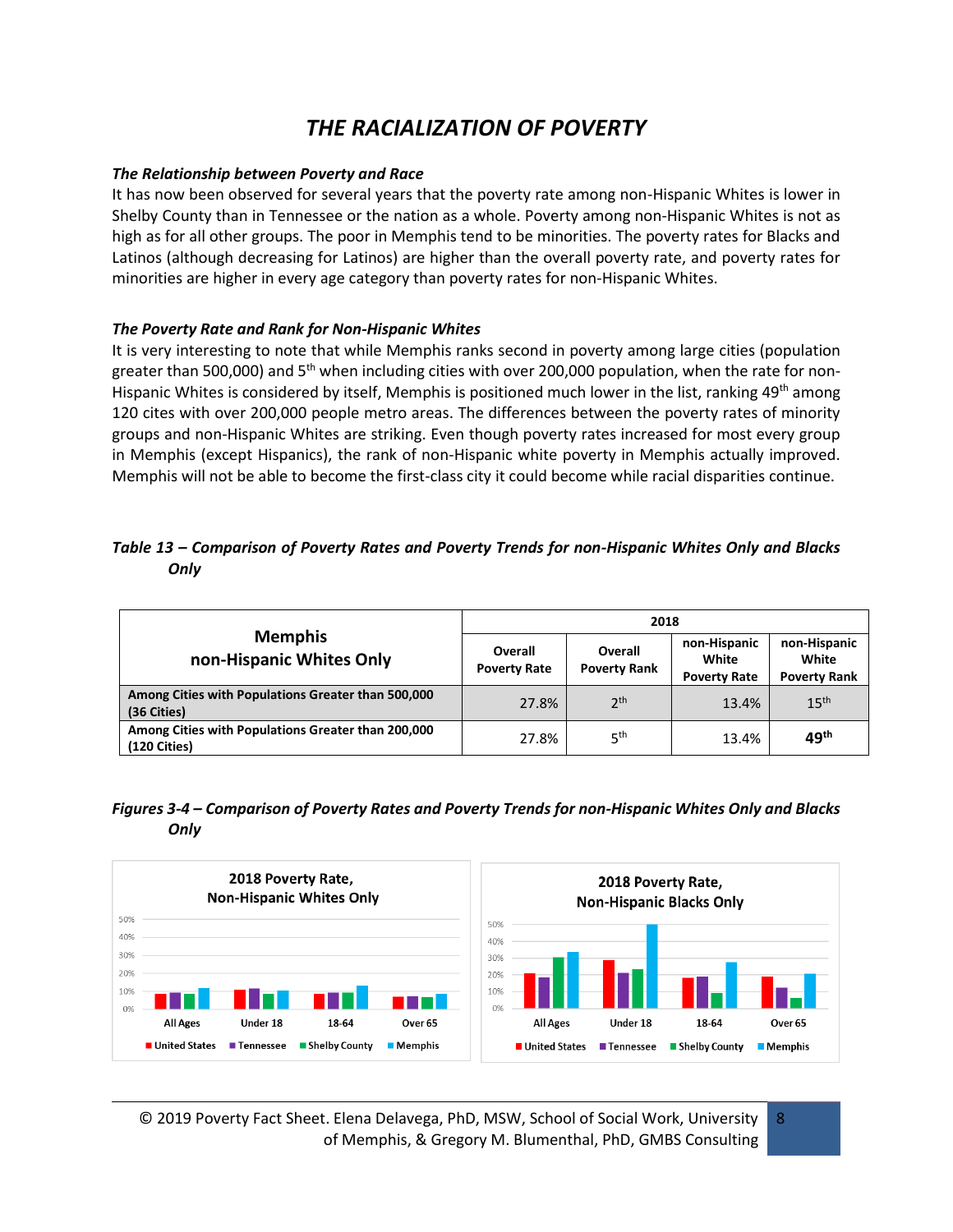| Zip Code | <b>Percent White</b> | <b>Percent Minority</b> | <b>Poverty Rate</b> | <b>Poverty Rank</b> |
|----------|----------------------|-------------------------|---------------------|---------------------|
| 38002    | 73.0%                | 27.0%                   | 5.1%                | 28                  |
| 38016    | 44.6%                | 55.5%                   | 5.8%                | 26                  |
| 38017    | 74.4%                | 25.6%                   | 4.4%                | 31                  |
| 38018    | 53.0%                | 47.0%                   | 9.9%                | 22                  |
| 38028    | 87.9%                | 12.1%                   | 2.8%                | 32                  |
| 38053    | 70.7%                | 29.3%                   | 15.3%               | 20                  |
| 38054    | 72.3%                | 27.7%                   | 0.0%                | 34                  |
| 38103    | 57.4%                | 42.6%                   | 17.7%               | 18                  |
| 38104    | 67.8%                | 32.2%                   | 22.4%               | 16                  |
| 38105    | 12.7%                | 87.3%                   | 48.1%               | $\overline{2}$      |
| 38106    | 3.2%                 | 96.8%                   | 41.9%               | 5                   |
| 38107    | 16.2%                | 83.8%                   | 32.1%               | 9                   |
| 38108    | 26.8%                | 73.2%                   | 45.3%               | $\overline{3}$      |
| 38109    | 2.4%                 | 97.6%                   | 25.6%               | 15                  |
| 38111    | 43.2%                | 56.8%                   | 28.3%               | 13                  |
| 38112    | 38.0%                | 62.0%                   | 28.6%               | 12                  |
| 38114    | 5.8%                 | 94.2%                   | 37.1%               | 6                   |
| 38115    | 8.4%                 | 91.6%                   | 31.4%               | 10                  |
| 38116    | 4.4%                 | 95.6%                   | 27.8%               | 14                  |
| 38117    | 84.8%                | 15.2%                   | 9.2%                | 24                  |
| 38118    | 11.1%                | 88.9%                   | 34.6%               | $\overline{7}$      |
| 38119    | 51.0%                | 49.0%                   | 10.5%               | 21                  |
| 38120    | 86.7%                | 13.3%                   | 5.3%                | 27                  |
| 38122    | 59.5%                | 40.5%                   | 32.2%               | 8                   |
| 38125    | 16.8%                | 83.2%                   | 9.6%                | 23                  |
| 38126    | 4.0%                 | 96.0%                   | 61.0%               | $\overline{1}$      |
| 38127    | 10.5%                | 89.5%                   | 43.2%               | $\overline{a}$      |
| 38128    | 16.5%                | 83.5%                   | 29.4%               | $11\,$              |
| 38133    | 69.4%                | 30.6%                   | 8.1%                | 25                  |
| 38134    | 45.7%                | 54.3%                   | 15.8%               | 19                  |
| 38135    | 65.6%                | 34.4%                   | 5.1%                | 29                  |
| 38138    | 87.4%                | 12.6%                   | 2.8%                | 33                  |
| 38139    | 90.2%                | 9.8%                    | 5.0%                | 30                  |
| 38141    | 7.6%                 | 92.4%                   | 22.3%               | 17                  |

*Table 14 – Poverty Rates and Racial Composition of Memphis Zip Codes*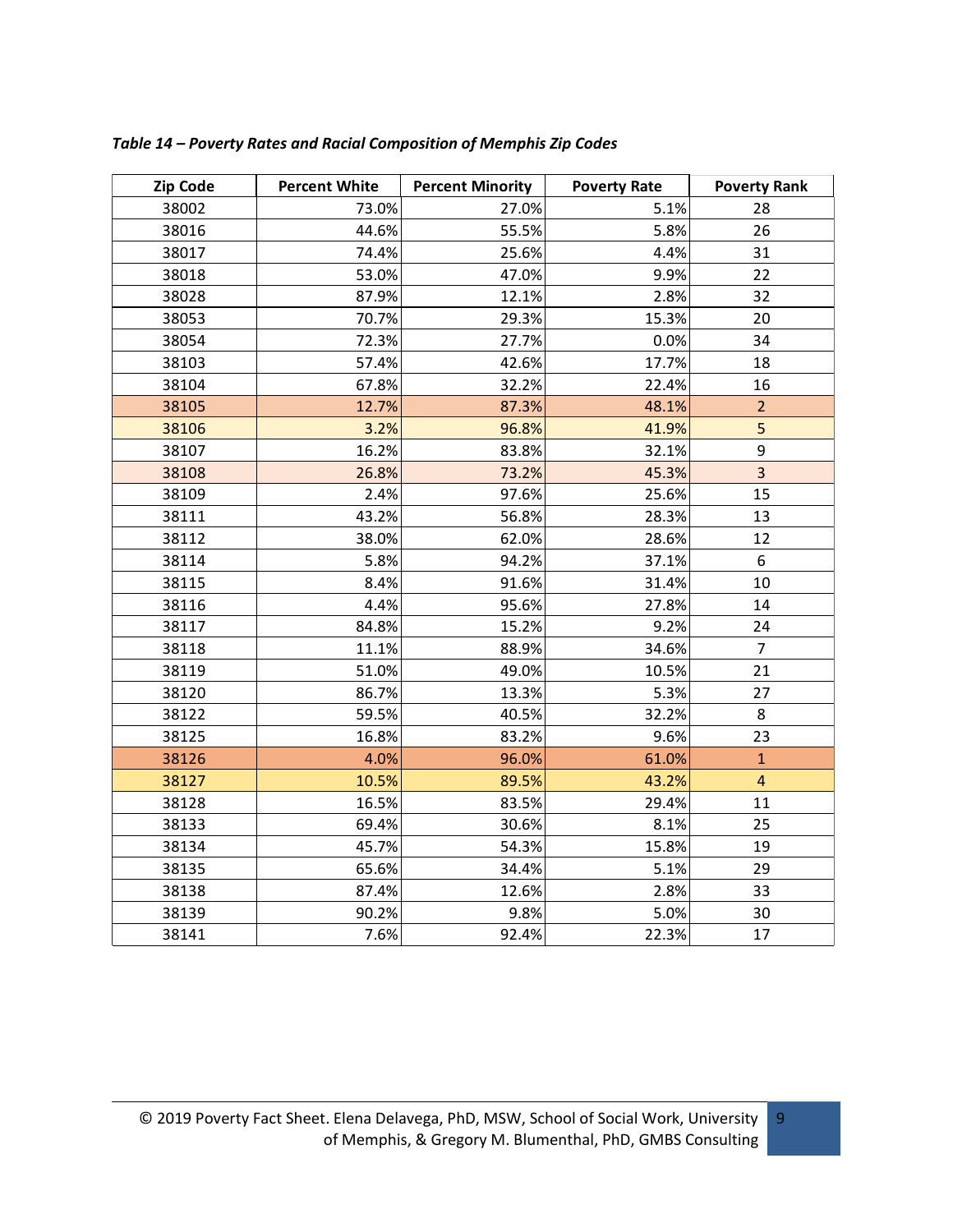*Figures 5-6 – Mapping the Racialization of Poverty in Memphis*



*These maps illustrate the segregated nature of Shelby County, and the association between race and poverty.* 

© 2019 Poverty Fact Sheet. Elena Delavega, PhD, MSW, School of Social Work, University of Memphis, & Gregory M. Blumenthal, PhD, GMBS Consulting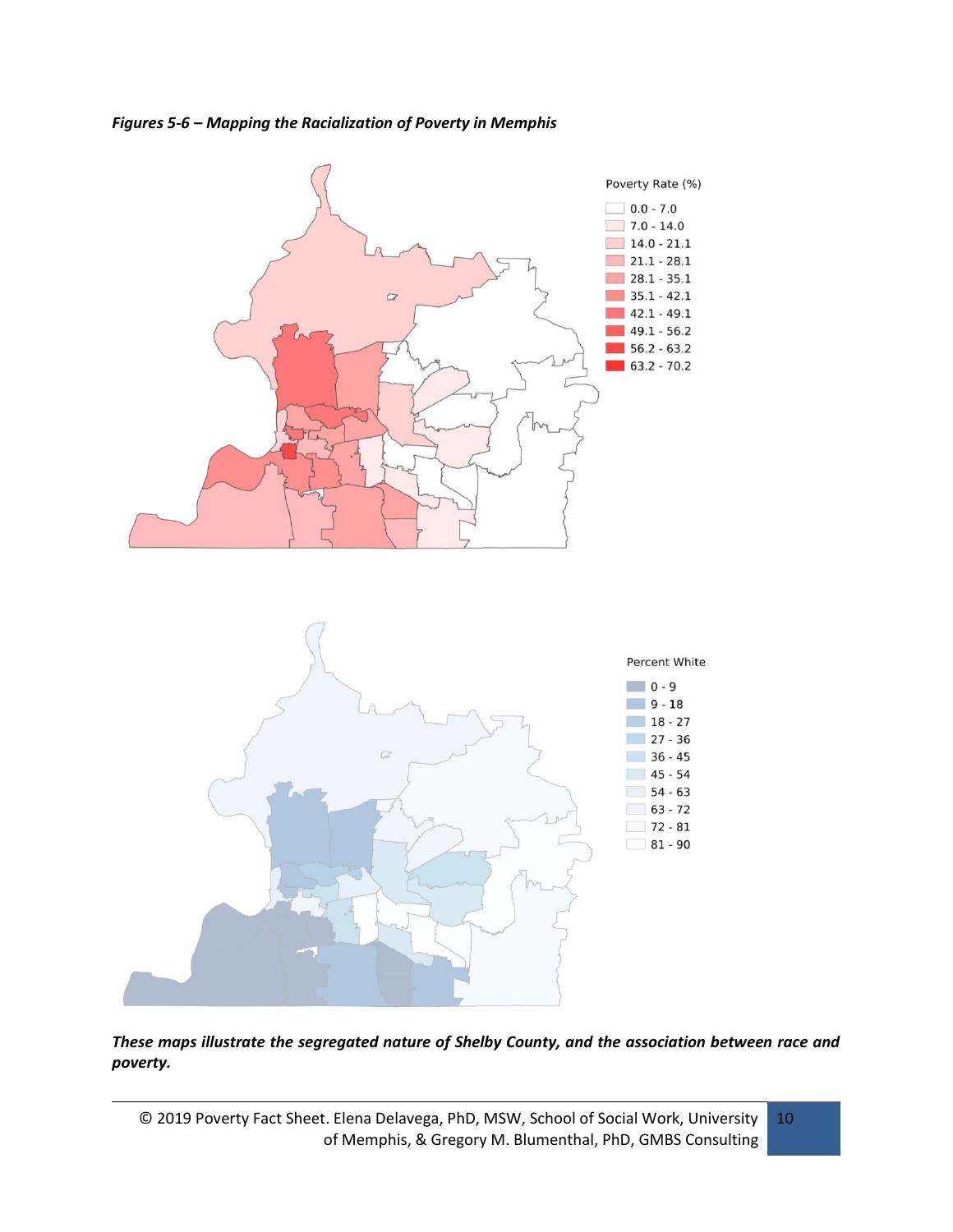## *Minorities suffer greater rates of poverty than non-Hispanic Whites in Memphis and Shelby County.*

### *Trends in Poverty Rates*

The poverty rates for non-Hispanic Whites are better in Shelby County than for the same group in Tennessee or the United States, while the rates for Blacks are generally worse in Memphis and Shelby County than Tennessee or the nation. It is also interesting to note that for non-Hispanic Whites, the worst poverty rates are at the state and the city level. Given that the majority population in the state (in contrast to the city of Memphis) is White, it is clear that the driver for poverty in the state is White poverty.

#### *Poverty Trends – Has Poverty Gotten Better?*

Since 2005, poverty rates in Memphis rose steadily and the 2008 economic crisis resulted in increased poverty rates for all racial and age groups at that time, and although declining last year, have increased again. It is important to note that some groups were able to recover much sooner and are doing better overall, clearly an indicator of the pervasive disparities in the region. The general picture in Memphis in 2018, from the 2017 Census estimate, is not encouraging, but it is too soon to tell whether this is a statistical anomaly or it is a trend. It is also possible that the way we measure poverty misses the mark severely. The Orshansky method that is used (three times the cost of a basic but healthy diet for a family of four) has not changed in decades even though the needs of people in the modern world are very different.

#### *Why Is Poverty High in Memphis?*

One possible explanation is that the labor market in Memphis tends to consist of unskilled workers in the warehouse industry. The lack of comprehensive, effective, and efficient public transportation also makes progress against poverty very difficult. Finally, the divide between the city and the county, as evidenced by the racial and geographical differences in poverty, tends to deprive the city of Memphis of the funds it needs to support the region.

*The child poverty rate is still so high that almost half the children live in poverty and racial disparities continue glaringly*

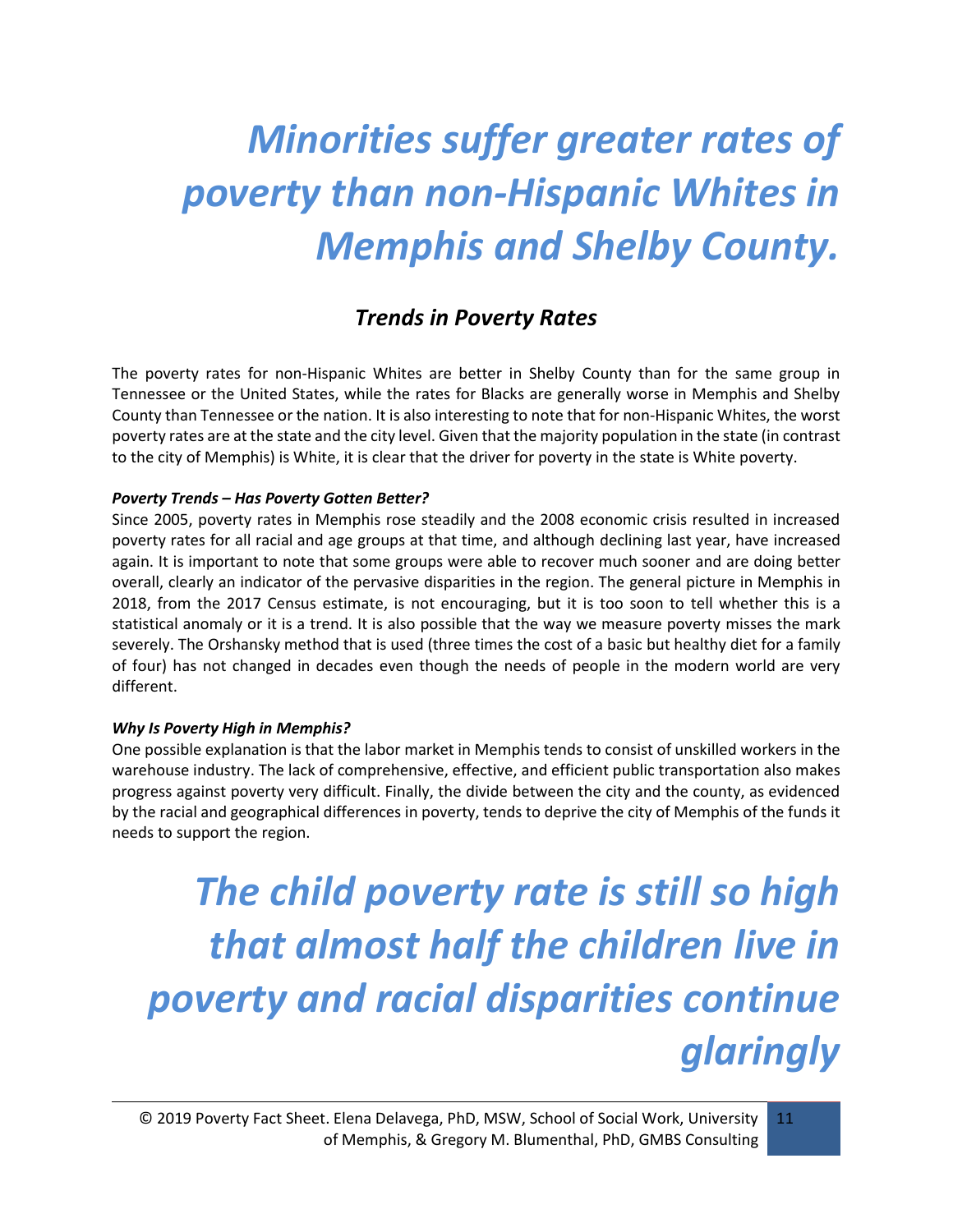



*Figure 8 – Trends in Poverty Rates by Age, Shelby County*



<sup>© 2019</sup> Poverty Fact Sheet. Elena Delavega, PhD, MSW, School of Social Work, University of Memphis, & Gregory M. Blumenthal, PhD, GMBS Consulting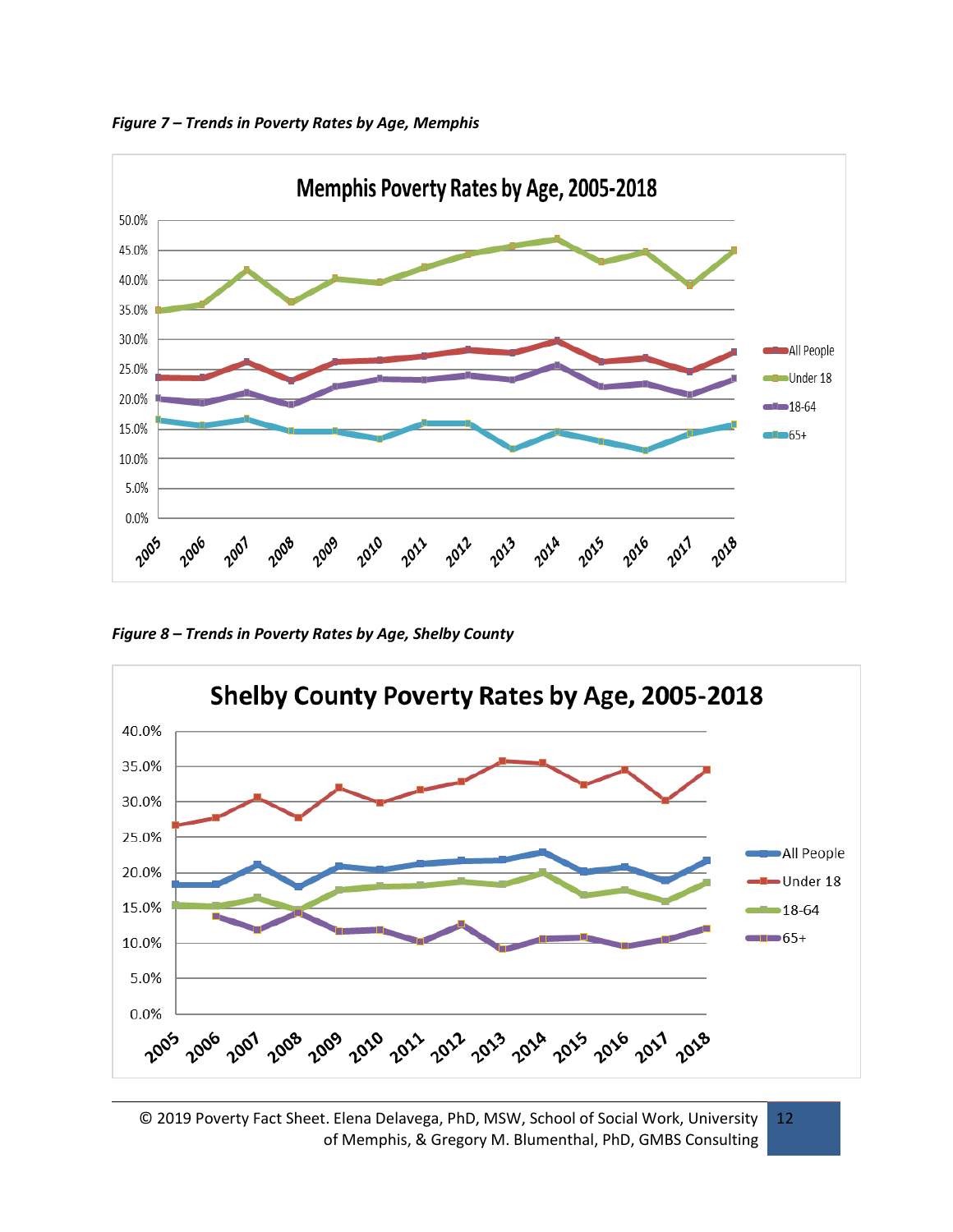*Figure 9 – Trends in Poverty Rates by Race, Memphis*



*Figure 10 – Trends in Poverty Rates by Race, Shelby County*



© 2019 Poverty Fact Sheet. Elena Delavega, PhD, MSW, School of Social Work, University of Memphis, & Gregory M. Blumenthal, PhD, GMBS Consulting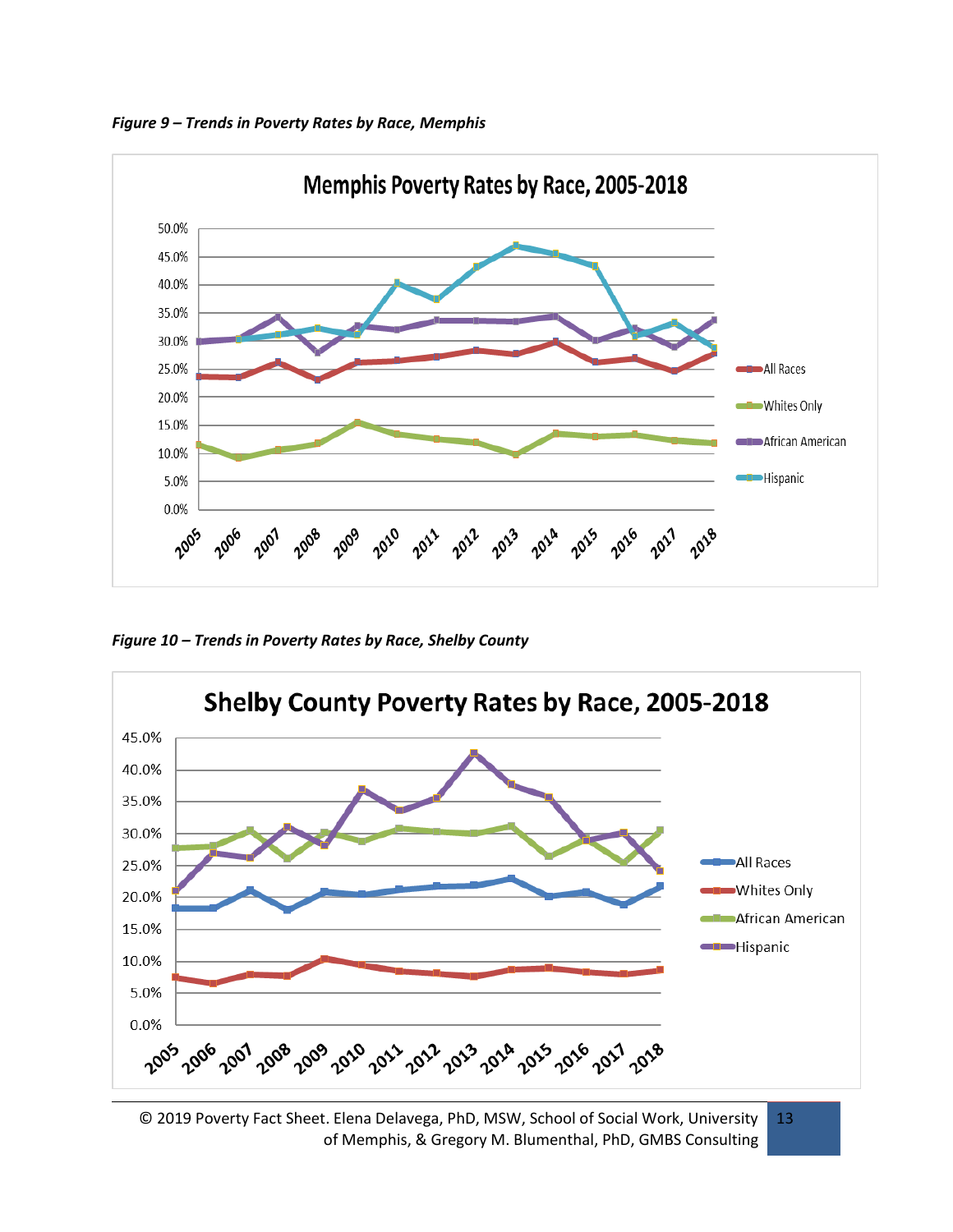*A community cannot have such high percent of people in poverty without affecting everyone. The data point to this fact very clearly: Shelby County and suburban areas are not immune to increasing poverty and the accompanying social and economic malaise. We must understand that to eliminate poverty, we need to work together for the benefit of all.*

*#SharedRiskforSharedProsperity*